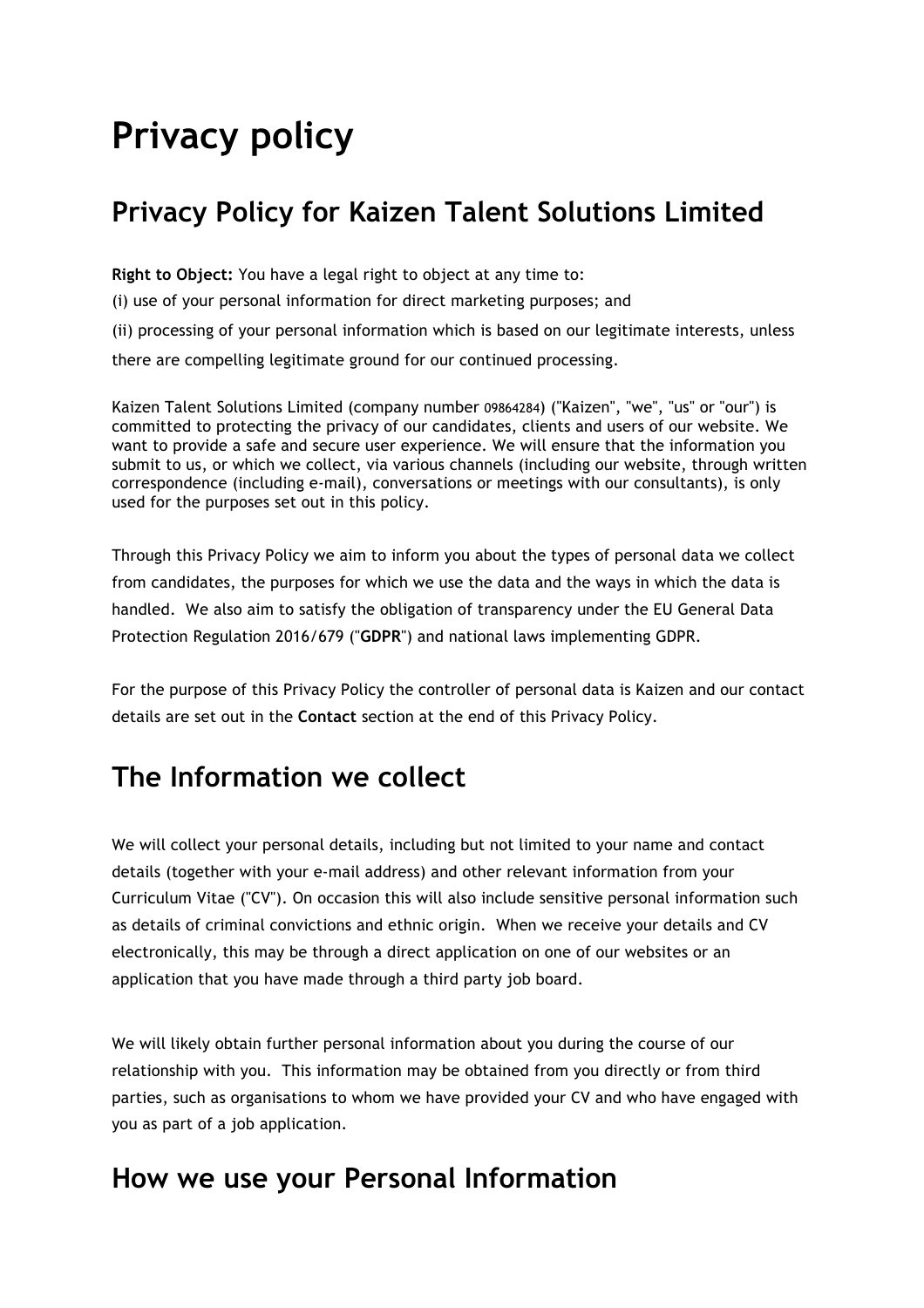We will hold, use and disclose your personal information, for our legitimate business purposes including:

- 1. to provide our services to you;
- 2. to maintain our business relationship, where you are a user of our website, a client or candidate;
- 3. to enable you to submit your CV for general applications, to apply for specific jobs or to subscribe to our job alerts. Please see the separate section on **Curriculum Vitae** below which outlines additional uses and disclosures;
- 4. to match your details with job vacancies, to assist us in finding a position that is most suitable for you and to send your personal information (including sensitive personal information) to clients in order to apply for jobs;
- 5. to retain your details and notify you about future job opportunities other than the specific role for which you have contacted us;
- 6. to answer your enquiries;
- 7. to direct-market products and services, advise you of news and industry updates, events, promotions and competitions, reports and other information. Before we do so, you will be given an option to opt-out of such communications and an option to unsubscribe will also be provided with each communication;
- 8. to fulfil contractual obligations with our clients;
- 9. to provide further services to you by sharing your personal information with trusted third parties. Further details about this are set out in the separate section below on **Sharing your Personal Information**;
- 10. to release personal information to regulatory or law enforcement agencies, if we are required or permitted to do so;
- 11. our website uses a website recording service which can record mouse clicks, mouse movements, page scrolling and any text keyed into website forms. Data collected by this service is used to improve our website usability. The information collected is stored and is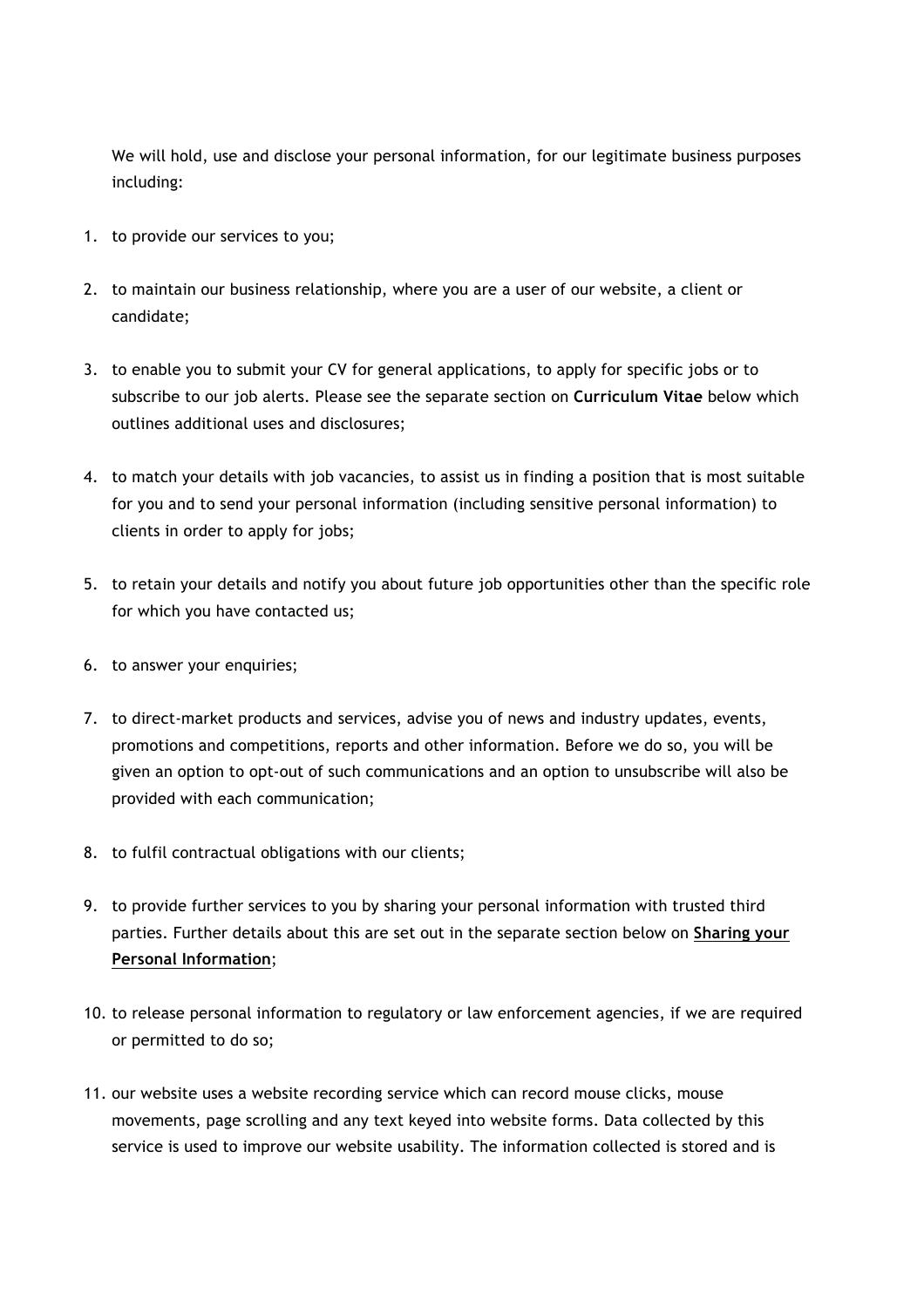used for aggregated and statistical reporting, and is not shared with anybody else.

12. In order to provide you with personalised content on our website, with more relevant communication in our emails, and with a tailored service from our consultants, we track and record your usage and interaction with our website and emails. We employ a third party service provider to help us record, store and analyse this information to determine how we might best deliver your engagement. We ensure that no personally identifiable attributes are recorded in this database and, other than our chosen service provider, we do not share this information with any other business or affiliate.

We may process, in accordance with local regulations, certain sensitive personal data (known as special category data in GDPR) where you include it in information you send to us e.g. if you include information about your health, religion or ethnic origin in the CV you send to us. We may also be required to conduct a criminal records check against your details. We have processes in place to limit our use and disclosure of such sensitive data other than where permitted by law.

### **The Legal Basis for Processing your Personal Information**

Under GDPR, the main grounds that we rely upon in order to process personal information of clients and candidates are the following:

(a) **Necessary for entering into, or performing, a contract** – in order to perform obligations that we undertake in providing a service to you, or in order to take steps at your request to enter into a contract with us, it will be necessary for us to process your personal data;

(b) **Necessary for compliance with a legal obligation** – we are subject to certain legal requirements which may require us to process your personal data. We may also be obliged by law to disclose your personal data to a regulatory body or law enforcement agency;

(c) **Necessary for the purposes of legitimate interests** - either we, or a third party, will need to process your personal data for the purposes of our (or a third party's) legitimate interests, provided we have established that those interests are not overridden by your rights and freedoms, including your right to have your personal data protected. Our legitimate interests include responding to requests and enquiries from you or a third party, optimising our website and customer experience, informing you about our products and services and ensuring that our operations are conducted in an appropriate and efficient manner;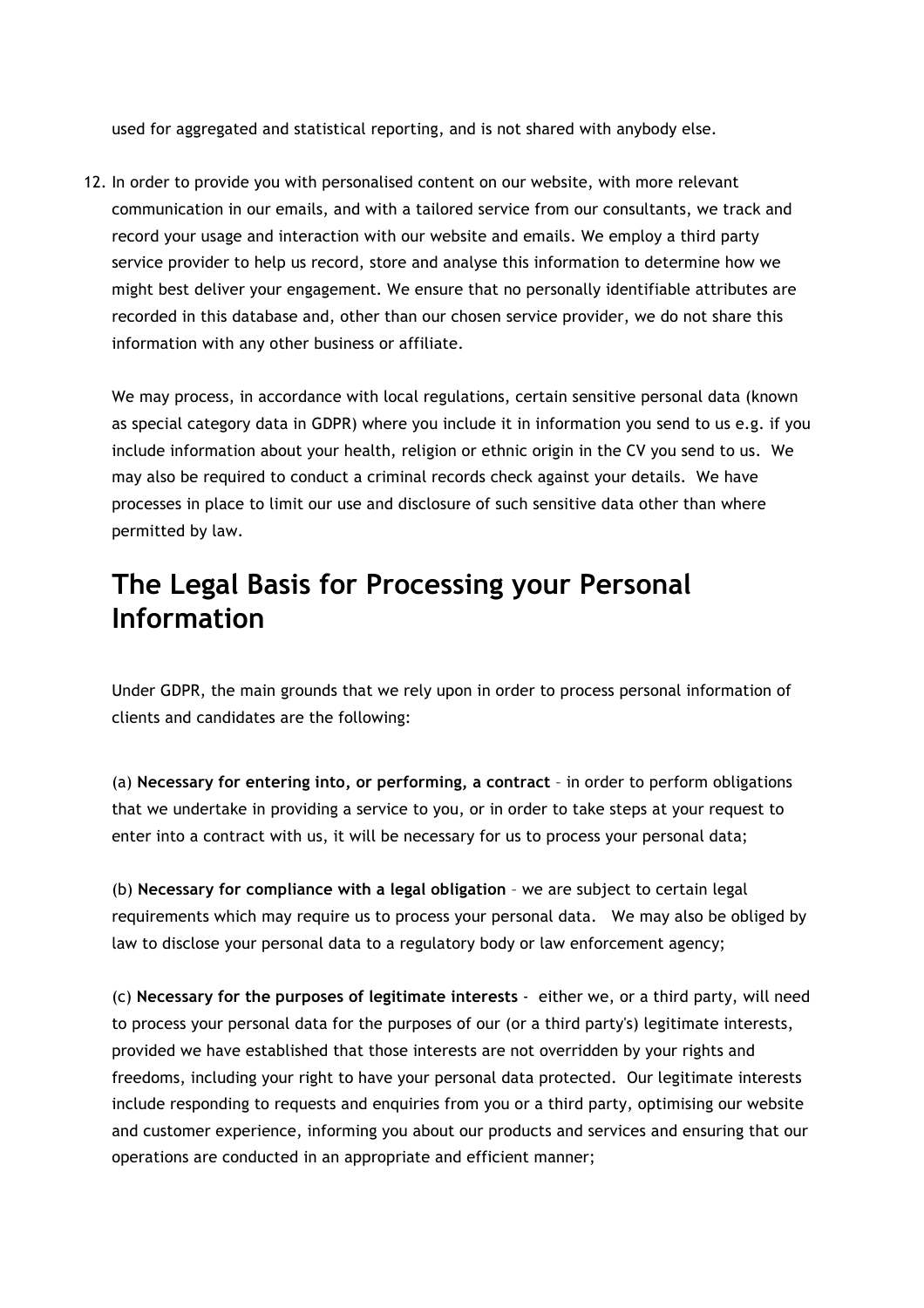(d) **Consent** – in some circumstances, we may ask for your consent to process your personal data in a particular way.

# **How we share your Personal Information**

In certain circumstances we will share your personal information with other parties. Details of those parties are set out below along with the reasons for sharing it.

#### **Clients**

We disclose your personal information to clients who have vacancies for jobs in which you are interested.

#### Trusted Third Parties

We will share your personal information and, where necessary, your sensitive personal information with trusted third parties where we have retained them to provide services that you or our clients have requested, such as:

- employment reference checking;
- qualification checking;
- criminal reference checking (as required);
- verification of details you have provided from third party sources; and/or
- psychometric evaluations or skills tests.

We will also share your personal information with third parties who perform functions on our behalf and provide services to us such as:

- professional advisors;
- data analytics providers;
- IT consultants carrying out testing and development work on our business technology systems;
- research and mailing houses; and/or
- function co-ordinators.

We require minimum standards of confidentiality and data protection from such third parties. To the extent that any personal information is provided to third parties outside the EEA, or who will access the information from outside the EEA, we will ensure that approved safeguards are in place, such as the approved Model Clauses or the EU/US Privacy Shield.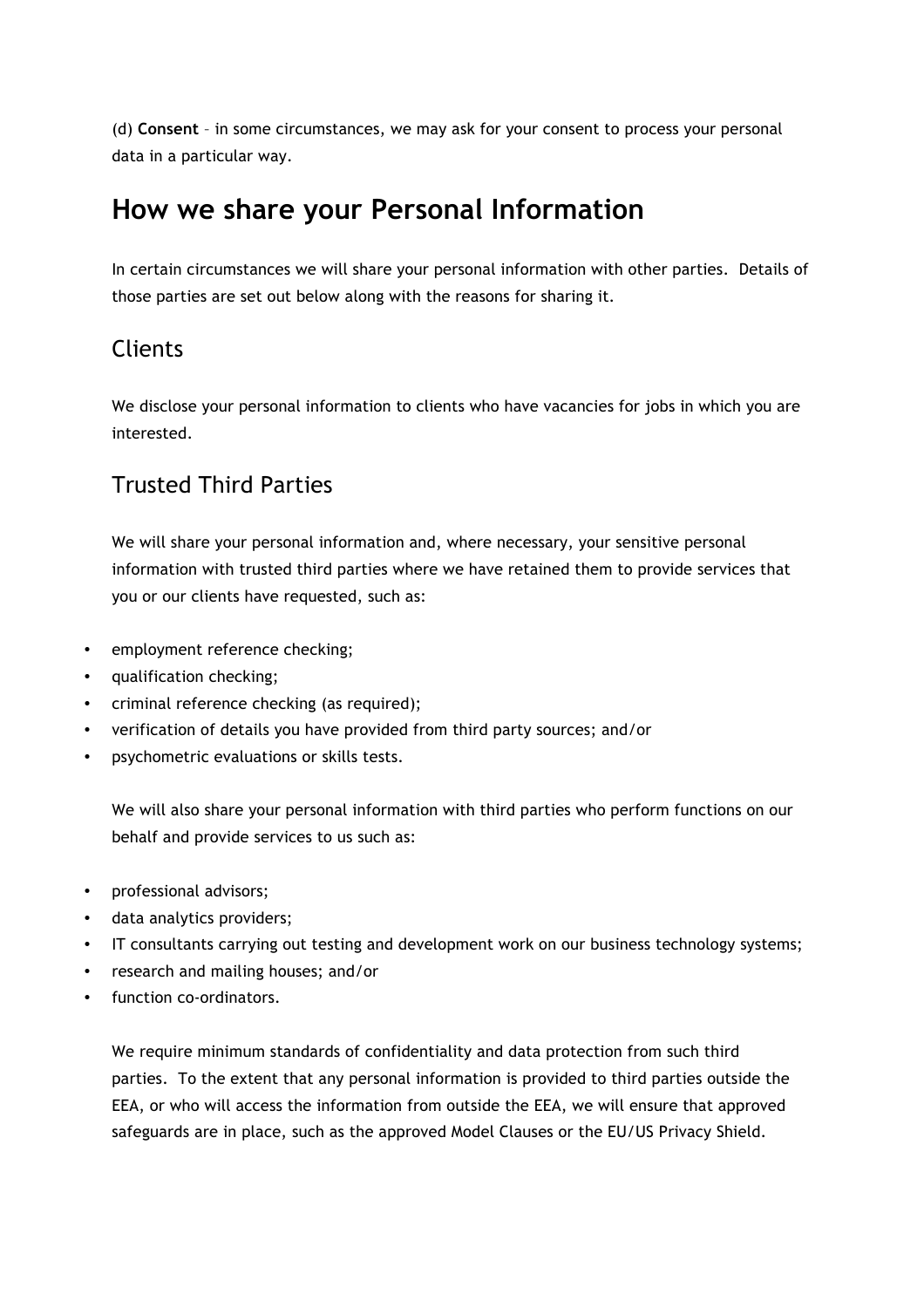#### Regulatory and Law Enforcement Agencies

As noted above, if we receive a request from a regulatory body or law enforcement agency, and if permitted under GDPR and other laws, we may disclose certain personal information to such bodies or agencies.

#### New business owners

If we or our business merges with or is acquired by another business or company, we will share your personal information with the new owners of the business or company and their advisors. If this happens, you will be sent notice of such event.

# **How long we will hold your information**

The length of time we will hold or store your personal information for will depend on the services we perform for you and for how long you require these. As we often support candidates with placements over many years, and potentially throughout their careers, the purpose for which we retain candidate data is often an ongoing purpose. We conduct regular data-cleansing and updating exercises with our candidates to ensure that (a) the data that we hold is accurate and (b) we are not holding data for too long.

Our standard terms of business state that our clients should retain candidate data such as CVs for the purposes of the specific role you apply for and that, as controllers of your data, they should inform you if they plan to retain your CV on file in order to notify you about potential future roles, or to otherwise hold or use your data for other purposes.

### **Your rights on Information we hold about you**

You have certain rights in relation to personal information we hold about you. Details of these rights and how to exercise them are set out below. We will require evidence of your identity before we are able to act on your request.

#### Right of Access

You have the right at any time to ask us for a copy of the personal information about you that we hold. Where we have good reason, and if the GDPR permits, we can refuse your request for a copy of your personal information, or certain elements of the request. If we refuse your request or any element of it, we will provide you with our reasons for doing so.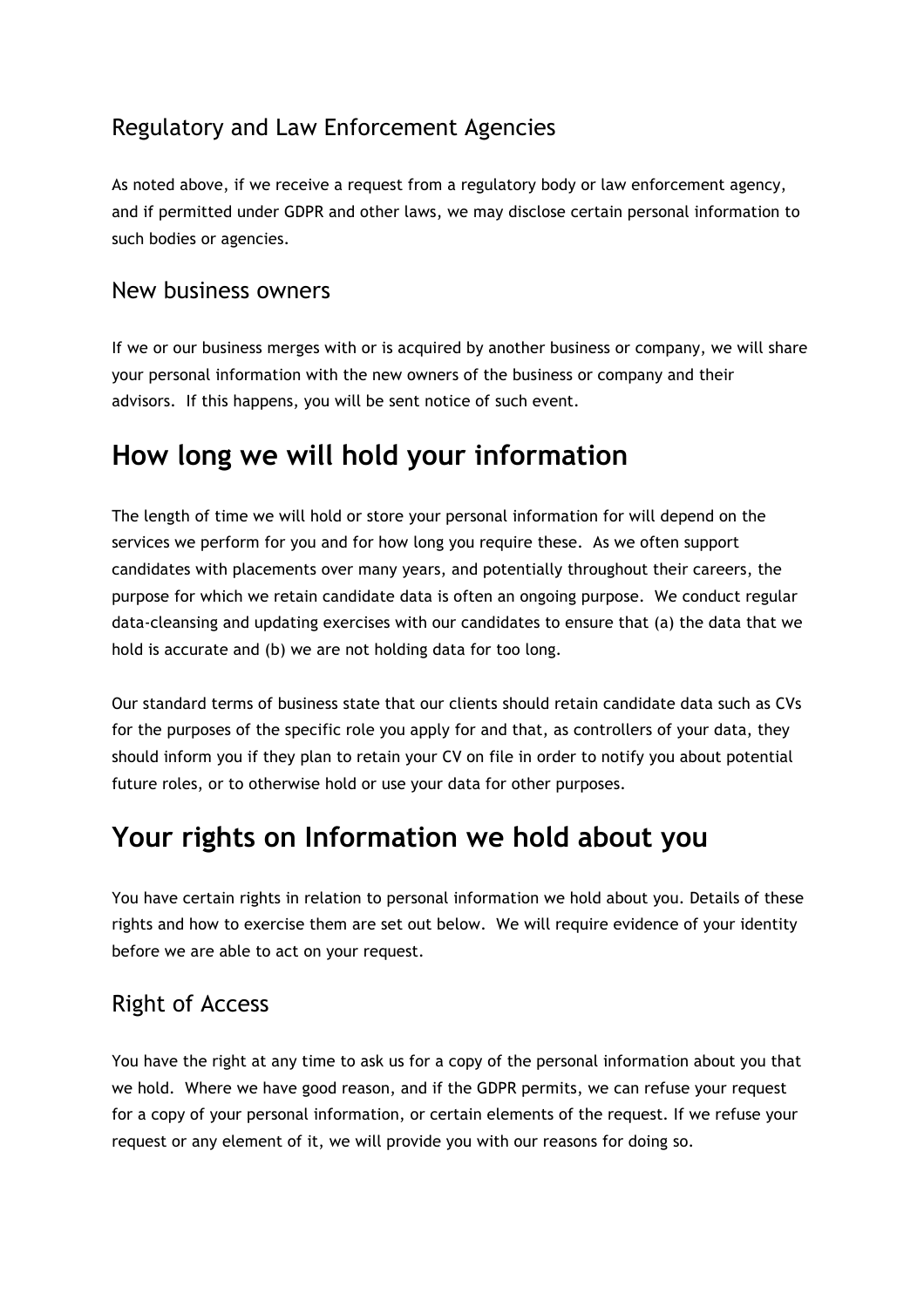#### Right of Correction or Completion

If personal information we hold about you is not accurate, out of date or incomplete, you have a right to have the data rectified, updated or completed. You can let us know by contacting us using any of the methods in the **Contact section** below.

#### Right of Erasure

In certain circumstances, you have the right to request that personal information we hold about you is erased e.g. if the information is no longer necessary for the purposes for which it was collected or processed or our processing of the information is based on your consent and there are no other legal grounds on which we may process the information.

#### Right to object to or restrict processing

In certain circumstances, you have the right to object to our processing of your personal information by contacting us using any of the methods in the **Contact section** below. For example, if we are processing your information on the basis of our legitimate interests and there are no compelling legitimate grounds for our processing which override your rights and interests. You also have the right to object to use of your personal information for direct marketing purposes.

You may also have the right to restrict our use of your personal information, such as in circumstances where you have challenged the accuracy of the information and during the period where we are verifying its accuracy.

#### Right of Data Portability

In certain instances, you have a right to receive any personal information that we hold about you in a structured, commonly used and machine-readable format.

You can ask us to transmit that information to you or directly to a third party organisation.

The above right exists only in respect of personal information that:

- you have provided to us previously; and
- is processed by us using automated means.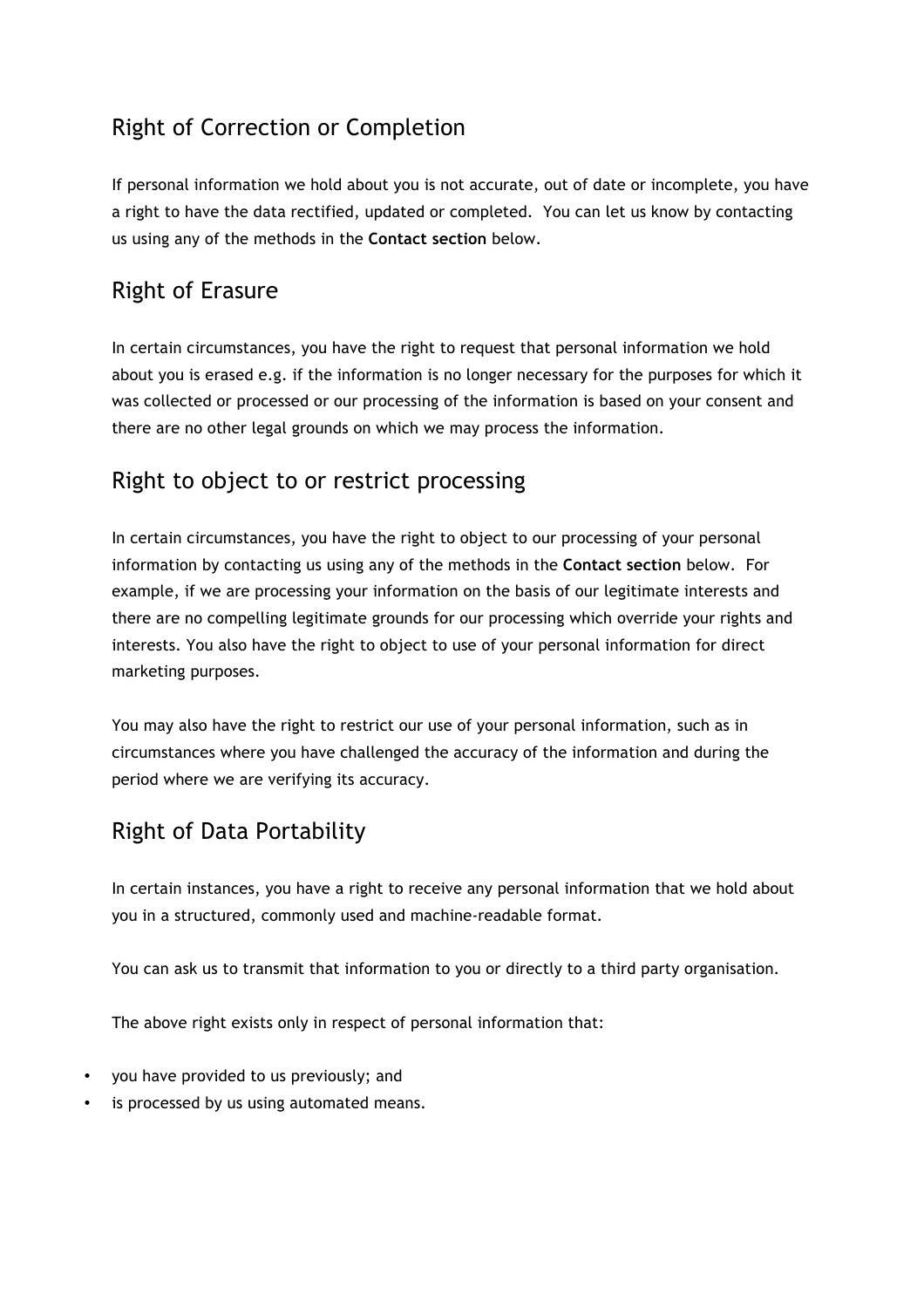While we are happy for such requests to be made, we are not able to guarantee technical compatibility with a third party organisation's systems. We are also unable to comply with requests that relate to personal information of others without their consent.

You can exercise any of the above rights by contacting us using any of the methods in the **Contact section** below.

Most of the above rights are subject to limitations and exceptions. We will provide reasons if we are unable to comply with any request for the exercise of your rights.

# **Consent**

To the extent that we are processing your personal information based on your consent, you have the right to withdraw your consent at any time. You can do this by contacting us using the details in the **Contact section** below.

# **Curriculum Vitae**

We give you the option of submitting your CV via our website or by providing your CV to one of our consultants. You can do this either to apply for a specific advertised job or for consideration by our recruitment consultants for positions as they come up.

Your CV will be stored in our database, and will be accessible by our recruitment consultants.

You can update your CV at any time, simply by following the same procedure to submit a new CV. Your old CV will automatically be archived providing the submission details remain the same (for example you submit both CVs using the same email address or you advise the relevant contact of your new submission).

# **Aggregate Information about Kaizen online visitors**

We gather information and statistics collectively about all visitors to our website, for example:

- which area users access most frequently; and/or
- which services users access the most.

We only use such data in the aggregate form. This information helps us determine what is most beneficial for our users and how we can continually improve our online services to create a better overall experience for our users.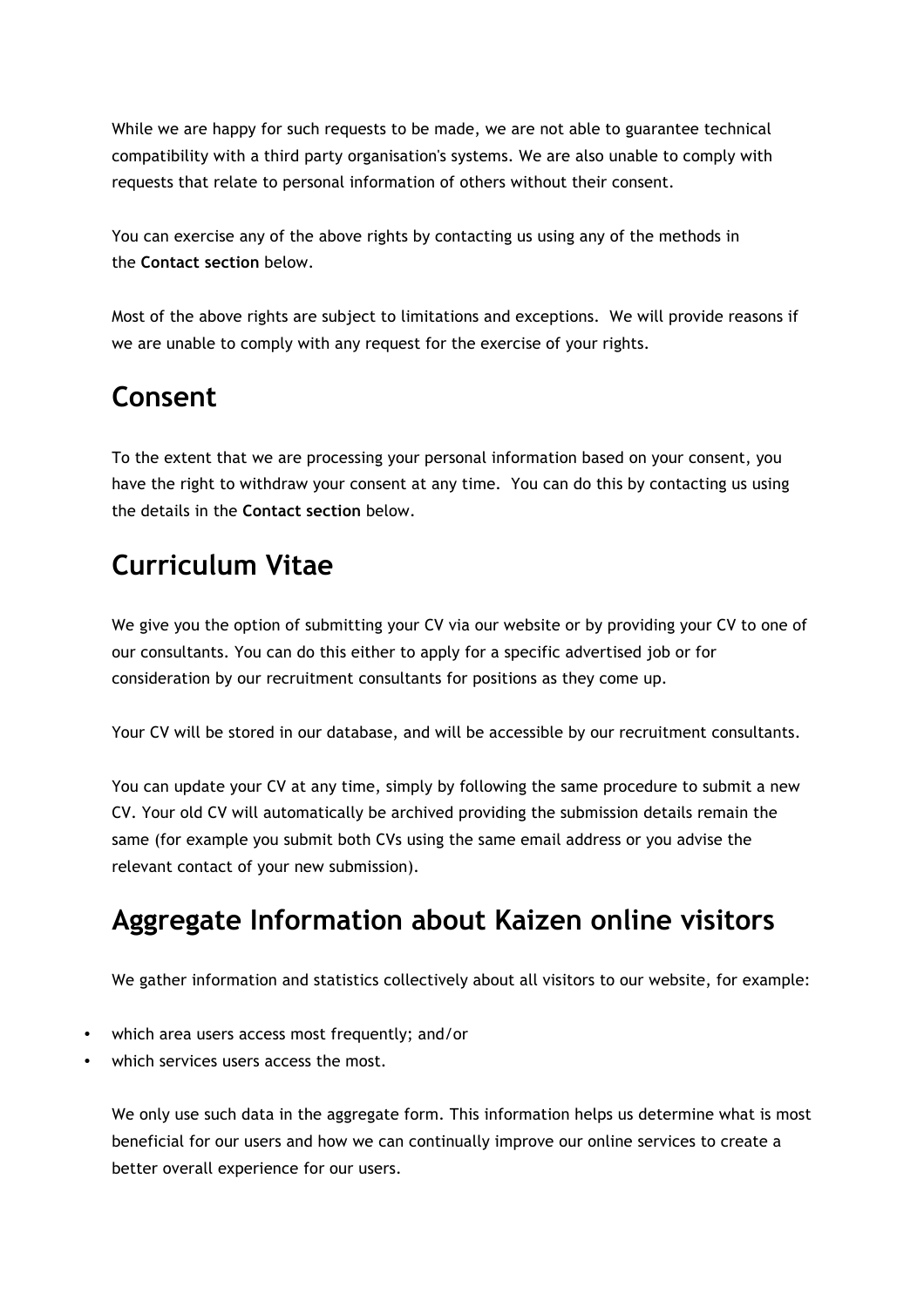# **Use of Cookies**

Like most websites, when you visit our sites we place cookies on your computer or other device. For the most part, these cookies are used to enable the websites' functionality, improve the user experience or help us to optimise our websites, measure traffic and other internal management purposes.

We run targeted and relevant banner advertising on a number of whitelisted websites around the world to present you with jobs and content that we believe will be of interest. We target these adverts based on your previous interactions with our website, with our emails and through your engagements with our consultants. Your interaction with our advertising may be used to measure the effectiveness of our advertising campaigns and to improve our marketing strategy in accordance with our legitimate interests. No advertising campaigns or advertising tracking technology records your personally identifiable information.

# **Complaints**

If you are unhappy about our use of your personal information, you can contact us using the details in the **Contact section** below. You are also entitled to lodge a complaint with the UK Information Commissioner's Office using any of the below contact methods:

**Telephone:** 0303 123 11113

**Website: https://ico.org.uk/concerns/**

**Post:**

Information Commissioner's Office Wycliffe House Water Lane Wilmslow Cheshire SK9 5AF

### **Other websites**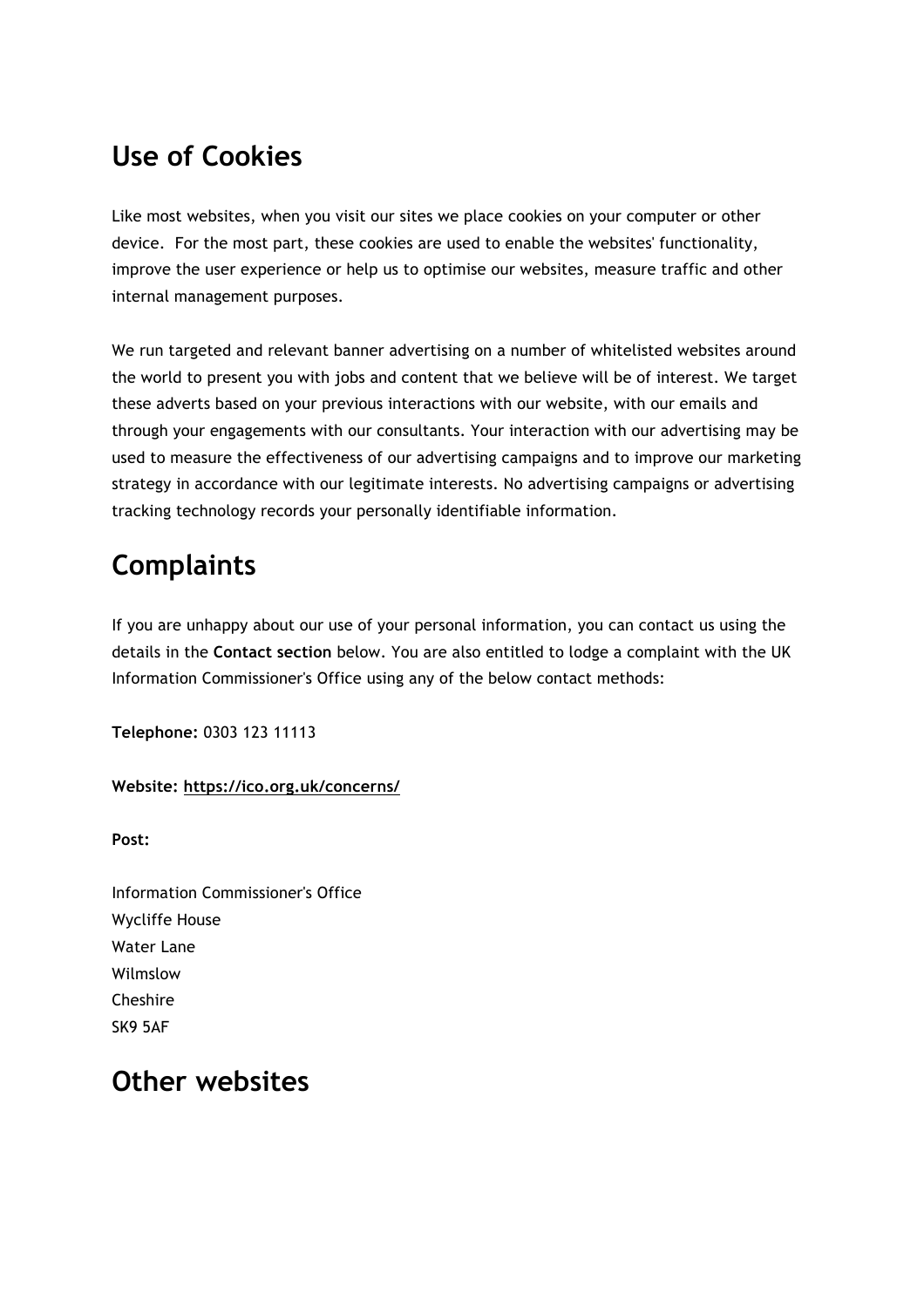Please note that clicking on links and banner advertisements on our websites can result in your browser accessing a third-party website, where data privacy practices are different to that of Kaizen.

We are not responsible for, and have no control over, information that is submitted to or collected by these third parties and you should consult their privacy policies.

# **Internet-based transfers**

Given that the Internet is a global environment, using the Internet to collect and process personal data necessarily involves the transmission of data on an international basis. Unfortunately the transmission of information via the internet is not completely secure. Although we will do our best to protect your personal data, we cannot guarantee the security of your data transmitted to our site via third party networks; any transmission is at your own risk. Once we have received your information, we will use strict procedures and security features to try to prevent unauthorised access.

# **Changes to our Privacy Policy**

This privacy policy can be changed by Kaizen at any time. If we change our privacy policy in the future, we will advise you of material changes or updates to our privacy policy by email, where you have provided us with your email address.

# **Equal Opportunities**

Kaizen is an equal opportunities employer and a company committed to diversity. This means that all job applicants and members of staff will receive equal treatment and that we will not discriminate on grounds of gender, marital status, race, ethnic origin, colour, nationality, national origin, disability, sexual orientation, religion or age.

As part of our commitment to equal opportunities we will from time to time use information provided by you for the purposes of diversity monitoring. All such information will be used on an anonymised basis.

# **Contact**

If you have any enquires or if you would like to contact us about our processing of your personal information, including to exercise your rights as outlined above, please contact us either by email or letter to the following address: -